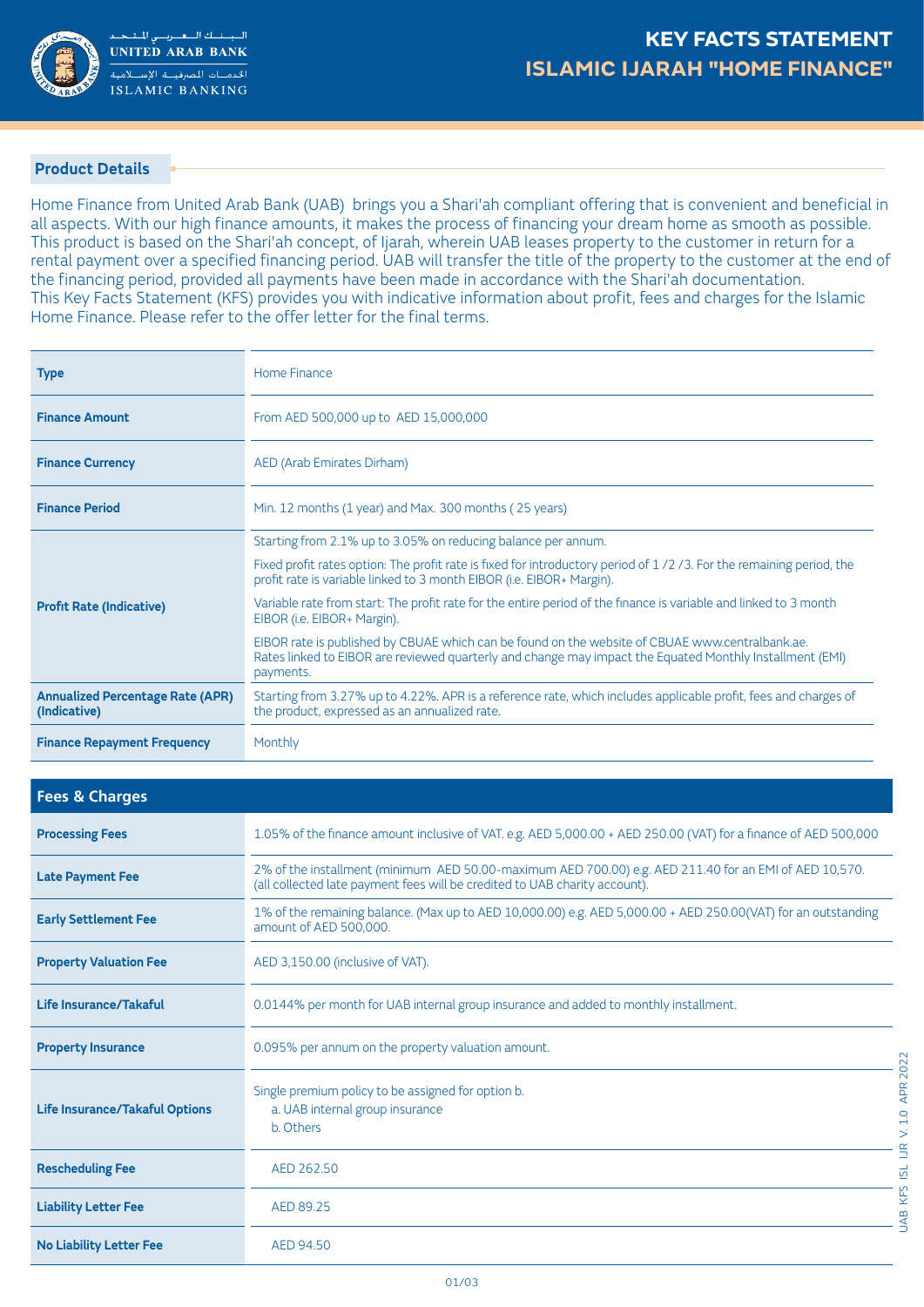

| <b>Illustration Example</b> |                                                   |           |              |          |           |  |  |
|-----------------------------|---------------------------------------------------|-----------|--------------|----------|-----------|--|--|
| $10$ -Jan-22                | ljarah Start                                      | Amount    | 750,000      | Rate     | 4.99      |  |  |
| $10 - Jan - 22$             | New Instruction                                   |           |              |          |           |  |  |
|                             | Maturity                                          | 25-Dec-23 | Payments: 24 | Constant | 32,900.18 |  |  |
| 25-Jan-22                   | 720,218.57                                        |           | $\circ$      |          | 29,781.73 |  |  |
| O1-Feb-22                   | 689,476.75                                        |           | 2,158.36     |          | 30,741.82 |  |  |
| 25-Feb-22                   | 658,870.23                                        |           | 2,293.66     |          | 30,606.52 |  |  |
| 25-Mar-22                   | 628,709.85                                        |           | 2,739.80     |          | 30,160.33 |  |  |
| 25-Apr-22                   | 598,424.06                                        |           | 2,614.39     |          | 30,285.79 |  |  |
| 25-May-22                   | 568,012.33                                        |           | 2,488.45     |          | 30,411.73 |  |  |
| 25-Jun-22                   | 537,474.13                                        |           | 2,361.98     |          | 30,538.20 |  |  |
| $25 -$ Jul-22               | 506,808.95                                        |           | 2,235.00     |          | 30,665.18 |  |  |
| 25-Aug-22                   | 476,016.25                                        |           | 2,107.48     |          | 30,792.70 |  |  |
| 25-Sep-22                   | 445,095.50                                        |           | 1,979.43     |          | 30,920.75 |  |  |
| 25-Oct-22                   | 414,046.18                                        |           | 1,850.86     |          | 31,049.32 |  |  |
| 25-Nov-22                   | 382,867.74                                        |           | 1,721.74     |          | 31,178.44 |  |  |
| 25-Dec-22                   | 351,559.65                                        |           | 1,592.09     |          | 31,308.09 |  |  |
| 25-Jan-23                   | Variable Rent Rate Change: 5.63 (New Instruction) |           |              |          |           |  |  |
|                             | Maturity                                          | 25-Dec-23 | Payments: 12 | Constant | 30,197.73 |  |  |
| 25-Jan-23                   | 323,011.32                                        |           | 1,555.65     |          | 28,548.33 |  |  |
| 25-Feb-23                   | 294,329.05                                        |           | 1,515.46     |          | 28,682.27 |  |  |
| 25-Mar-23                   | 265,512.21                                        |           | 1,380.89     |          | 28,816.84 |  |  |
| 25-Apr-23                   | 236,560.17                                        |           | 1,245.69     |          | 28,982.04 |  |  |
| 25-May-23                   | 207,472.30                                        |           | 1,109.86     |          | 29,087.87 |  |  |
| $25 - Jun-23$               | 178,247.96                                        |           | 973.39       |          | 29,224.34 |  |  |
| $25$ -Jul-23                | 148,886.51                                        |           | 836.28       |          | 29,361.45 |  |  |
| 25-Aug-23                   | 119,387.31                                        |           | 698.53       |          | 29,499.20 |  |  |
| 25-Sep-23                   | 89,749.71                                         |           | 560.13       |          | 29,637.60 |  |  |
| 25-Oct-23                   | 59,973.06                                         |           | 421.08       |          | 29,776.65 |  |  |
| 25-Nov-23                   | 30,056.70                                         |           | 281.37       |          | 29,916.36 |  |  |
| 25-Dec-23                   | 0.00                                              |           | 141.02       |          | 30,056.70 |  |  |
| 25-Dec-23                   | Ijarah Maturity                                   |           |              |          |           |  |  |
| Total Rent/Profit:          |                                                   |           | 36,862.59    |          |           |  |  |

**Product Requirements Account Account Account Account Account Account** is mandatory for this product. **Property Valuation** CJAB approved property valuators will carry out the complete valuation process. Lands Department Registration Document Should be provided by the applicant. **Disbursal of Funds Exercise Screen Screen Associates** Disbursal of funds is subject to fulfillment of UAB requirements (e.g. credit conditions, completion of documents, etc.). **Security Cheque Cheque Cheque Security Undated Security Cheque up to 120% of principle amount. Down Payment** Minimum 15% for UAE Nationals & 20% for Expatriats of the property cost.

| <b>Important Terms &amp; Conditions</b>     |                                                                                                                                                                                                                                       |
|---------------------------------------------|---------------------------------------------------------------------------------------------------------------------------------------------------------------------------------------------------------------------------------------|
| <b>Change in Contact Details / Employer</b> | The customer should inform UAB for any change in contact details, change in employment status etc                                                                                                                                     |
| <b>Change in Terms</b>                      | UAB reserves the right to revise Terms & Conditions and Schedule of Charges. In case of any change, you will be<br>notified on your registered contact details 60 days prior to the change.                                           |
| <b>Collateral</b>                           | . First degree Mortgage/ registration of the property in the name of UAB,<br>. Assignment of repayment sources.<br>• Life and Property Insurance/Takaful policy in favor of UAB.                                                      |
| <b>Third Party Disclosure</b>               | UAB is obligated to share customer information with the designated Government Entities as per the applicable<br>Bank Terms & Conditions. In case of non payment, UAB can allocate a third party to recover the outstanding<br>amount. |
| <b>Khiyar Al Shart (Cooling off Period)</b> | You have the right to cancel the facility by informing us in writing to info@uab.ae within 5 business days after<br>signing the application form. All applicable UAB fees will apply from the 6th day onwards.                        |